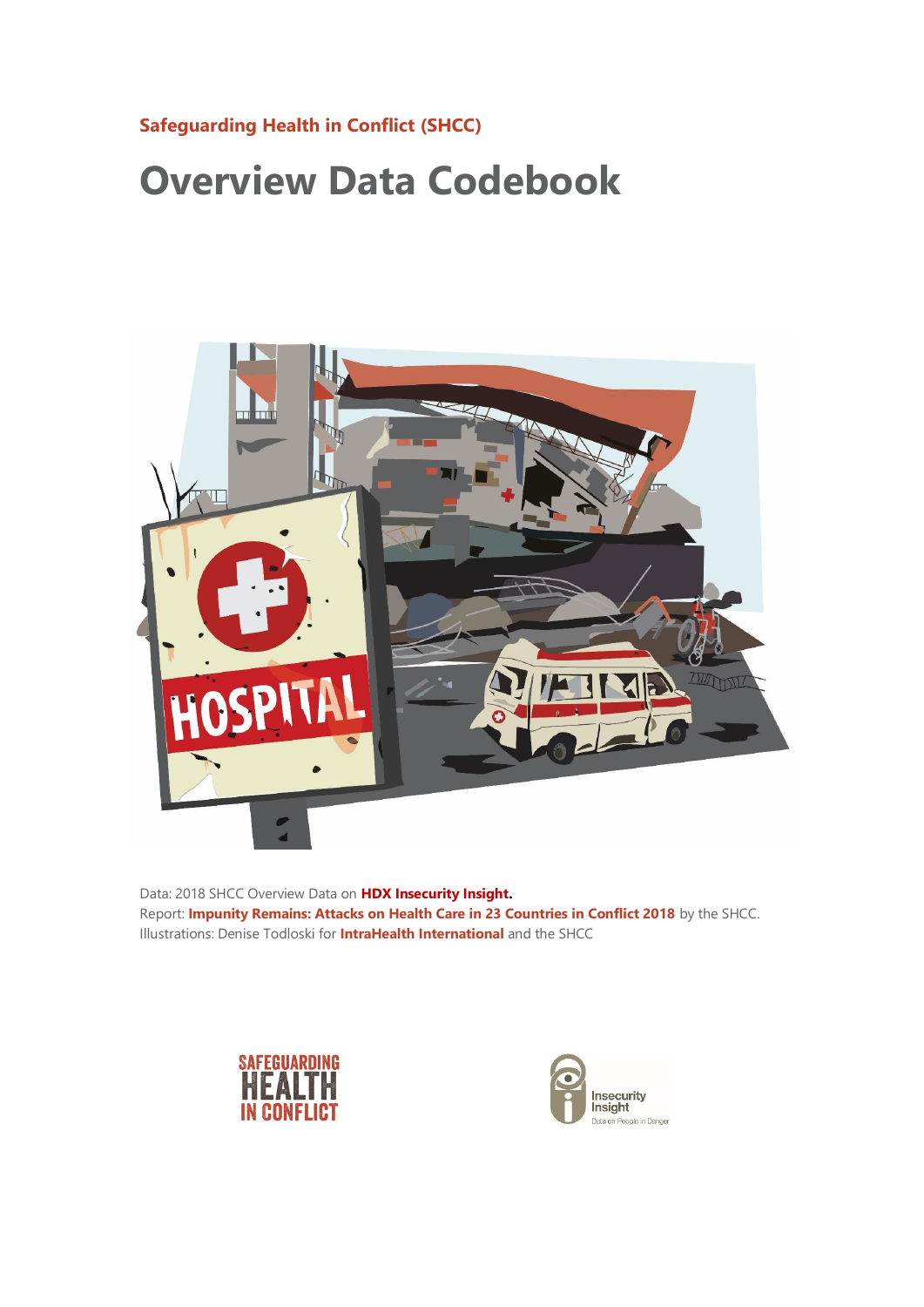This document provides the definitions for the data used to in the '**[2018 SHCC Overview Data](https://data.humdata.org/dataset/shcchealthcare-dataset)**'. Each row provides information on one of the 23 countries covered SHCC 2019 Report '**[Impunity Remains](http://bit.ly/2Hem2vV)**'. Only the relevant columns are filled in. For complex coding decisions, please see '**[SHCC Methodology](http://insecurityinsight.org/methodology-and-definitions#section_attacks_on_health_care)**'. Where the number of health workers, facilities or ambulances affected is unspecified, one is counted.

## **Key definitions**

**Attacks on health care:** Any act of verbal or physical violence, obstruction, or threat of violence that interferes with the availability of, access to, and delivery of curative and/or preventive health services in countries experiencing conflict if they are perpetrated by an actor in a conflict.

**Health worker:** Any person working in a professional or voluntary capacity in the provision of health services or who provides direct support to patients. Includes: administrator, ambulance personnel, dentist, doctor, government health official, hospital staff, medical education staff, nurse, paramedic, physiotherapist, surgeon, vaccination worker, volunteer or any other health personnel not named here.

**Health facility:** Any facility that provides direct support to patients. Includes clinic, hospital, laboratory, makeshift hospital, medical education facility, mobile clinic, pharmacy, warehouse or health facility not named here.

## **Event criteria**

**Included:** Any attack on health care involving attacks on health workers, health facilities or the process of delivering health care, including an act of verbal or physical violence, obstruction, or threat of violence that interferes with the availability of, access to, and delivery of curative and/or preventive health services, that is carried out by an actor linked to conflict (state forces or non-state actors).

**Excluded:** Other actions that interfere in the provision of health care such as strikes and protests, and attacks on health care carried out by non-conflict actors such as criminals, patients and other civilians.

- **A. Country:** Country in which the attack occurred.
- **B. Total SHCC attacks 2018:** Total number of attacks identified with SHCC inclusion criteria in this country for 2018.
- **C. Intentional:** The total number of attacks where the context of the event suggests that the perpetrator intended to cause harm or damage to health workers or health facilities. This coding is based on information coded under SHCC conflict type and targeting. See '**[2018 SHCC Intentional and Indiscriminate Codebook](http://insecurityinsight.org/methodology-and-definitions#section_attacks_on_health_care)**' for details.
- **D. Indiscriminate:** The total number of attacks where the context of the event suggests that the perpetrator may not have intended to cause harm or damage specifically to health workers or health facilities. This coding is based on information coded under SHCC conflict type and targeting. See '**[2018 SHCC Intentional and Indiscriminate Codebook](http://insecurityinsight.org/methodology-and-definitions#section_attacks_on_health_care)**' for details.
- **E. NoInformation:** The total number of attacks where the event description contains too little detail to judge the extent to which the harm or damage may have been intentional or accidental.
- **F. Total health workers killed:** Sum of health workers reportedly killed in the country in 2018. Note: health workers killed while in captivity are counted as 'kidnapped' and not 'killed'.
- **G. Total health workers injured:** Sum of health workers reportedly injured in the country in 2018.
- **H. Total health workers kidnapped:** Sum of health workers reportedly kidnapped in the country in 2018. Note: health workers killed while in captivity are counted as 'kidnapped' and not 'killed'.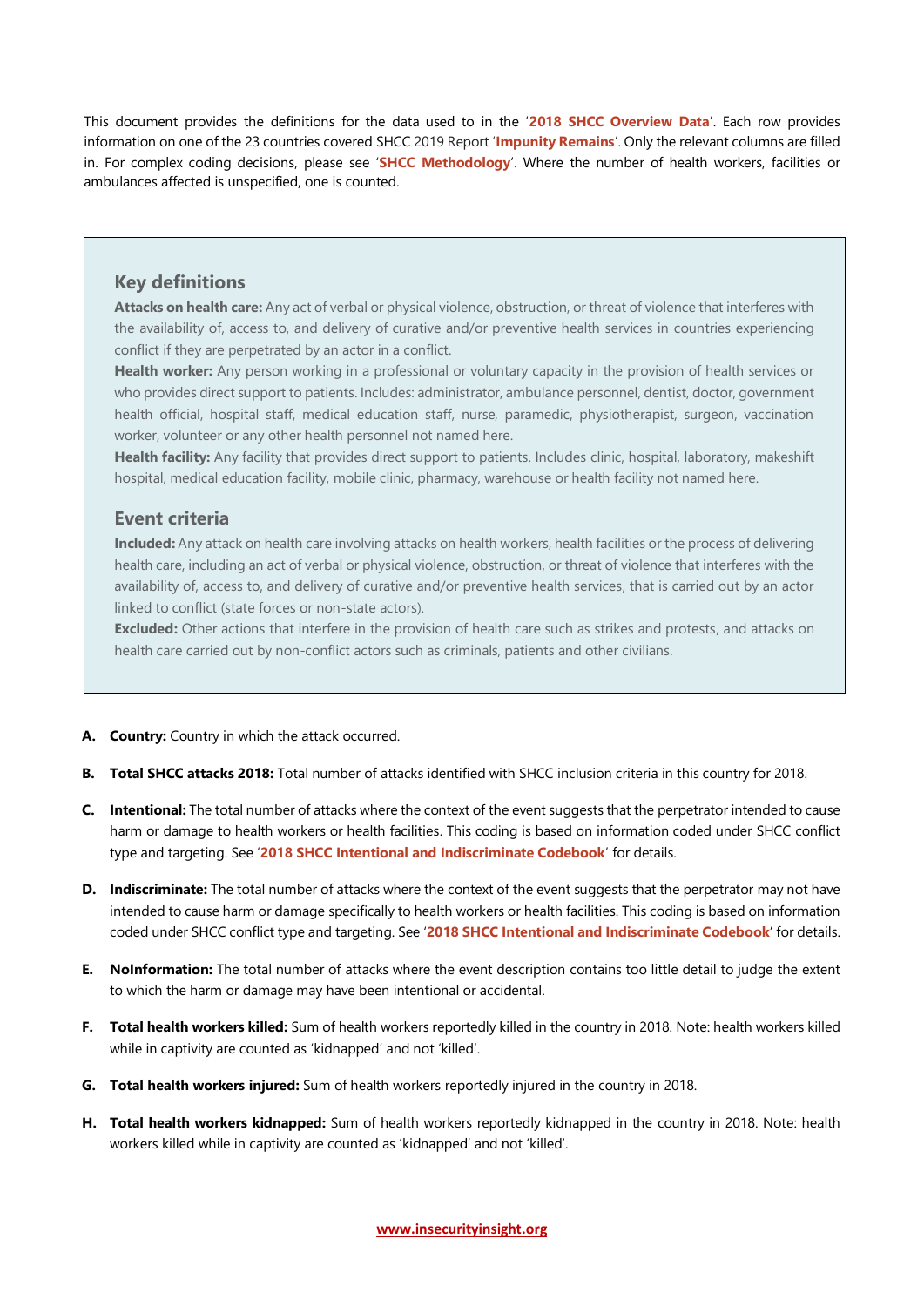- **I. Total number of facilities affected:** Number of health facilities reportedly damaged or destroyed in the country in 2018.
- **J. Total number of attacks on facilities that reported destruction:** Number of attacks where health facilities were reportedly destroyed in the country in 2018.
- **K. Total number of attacks on facilities that reported damage:** Number of attacks where health facilities were reportedly damaged, including partially destroyed, in the country in 2018.
- **L. Armed entry into health facilities:** Number of attacks where health facilities were reportedly entered by armed state or non-state actors in the country in 2018.
- **M. Looting, theft, robbery, or burglary of health supplies:** Number of attacks where looting or stealing of medical supplies was reported in the country in 2018.
- **N. Occupation of medical facility for military use:** Number of attacks where health facilities were reportedly occupied or otherwise taken over by a military actor in the country in 2018.
- **O. Health transportation destroyed:** Number of health transportation vehicles reportedly destroyed in the country in 2018.
- **P. Health transportation damaged:** Number health transportation vehicles reportedly damaged in the country in 2018.
- **Q. Health transportation stolen/highjacked:** Number health transportation vehicles reportedly taken, stolen or hijacked in the country in 2018.

**Perpetrator:** Category of perpetrator(s) of the attack:

**R.** Non-state forces Includes:

NonStateArmedGroups: Part of a named or unnamed armed group which is not part of the state's law enforcement, military, or security apparatus and which is engaged in conflict with a government in a state-based **[armed conflict](https://www.pcr.uu.se/research/ucdp/definitions/#Active)** or which is engaged in a conflict with another **[non-state armed](https://www.pcr.uu.se/research/ucdp/definitions/#Active)** actor that results in at least 25 battle deaths between the groups in each calendar year. This includes all organised armed groups such as private armies, vigilantes, rebel or guerrilla groups, or terrorist groups. This does **not** include private security actors and an unidentified or unnamed group of armed men (e.g. a group of unidentified 'armed men'), or if the report refers in a generic sense to rebels or extremists or groups in some form affiliated with the military or using military-type structures or equipment (e.g. wearing army fatigues, etc.) without indicating that they were linked to any state army.

UnspecNonMilArmed: An unidentified or unnamed group of armed men (e.g. a group of unidentified 'armed men') or if the report refers in a generic sense to rebels or extremists or groups in some form affiliated with the military or using military-type structures or equipment (e.g. wearing army fatigues, etc.) without indicating that they were linked to any state army.

- **S.** Multiple Multiple perpetrators from different categories involved in the attack.
- **T.** State forces Includes: Administration: Administrator or authority of a country or territory or the highcommand level of armed forces (e.g. the event occurs in the form of expulsion, denial of entry/access, forced closure, etc. and no direct violence is involved).

LawEnforcement: Part of the state law enforcement apparatus (e.g. police and 'security forces'), but not military forces or private security actors.